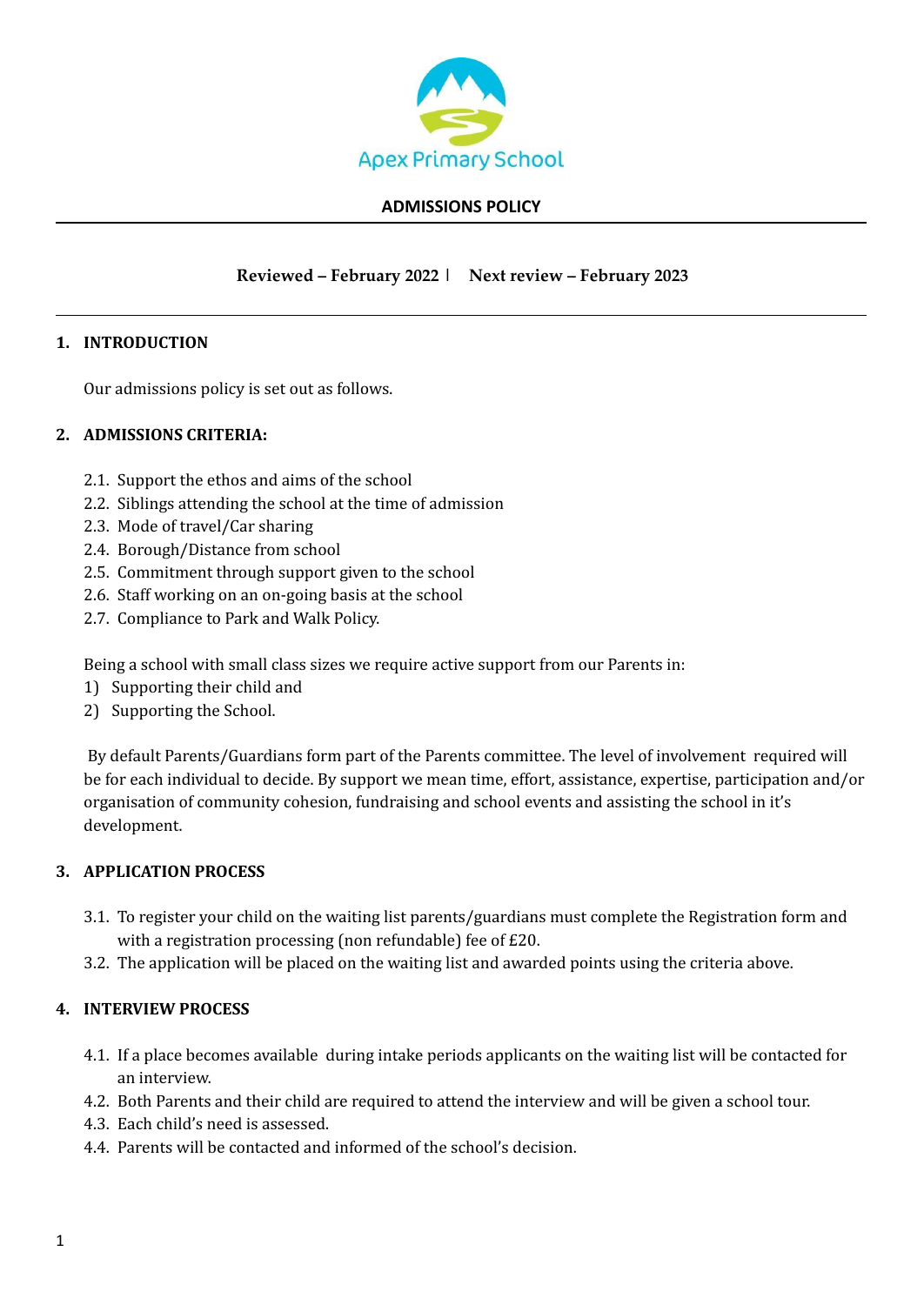# **5. ADMISSIONS PROCESS**

- 5.1. Parents will be called in to complete the Admissions form, given a brief induction (Early Years only) including signing the home school agreement and given a start date for their child.
- 5.2. Parents are emailed relevant information prior admission.

# **6. REQUESTED INFORMATION**

All admissions to the school are subject to receiving satisfactory information in regards to:

- 6.1. Proof of address.
- 6.2. Child's birth certificate.
- 6.3. Most recent school report (Current attainment level and Attendance and Punctuality history).
- 6.4. Records from previous school.

# **7. CHILDREN WHO REQUIRE SUPPORT WITH EAL**

- 7.1. We accept children for whom English is a second language. We ask parents to inform us of this during the application process.
- 7.2. Parents will be required to provide extra support at home.
- 7.3. If a child's need is such that the school is required to provide extra support, Parents will be asked to meet any additional costs that are directly related to cater for the child's need in whole or proportion such as additional after school tuition or resources required by the child.

# **8. CHILDREN WITH SPECIAL EDUCATIONAL NEEDS**

- 8.1. The curriculum in our school is designed to provide access and opportunity for all children who attend the school. We adapt the curriculum to meet the needs of individual pupils.
- 8.2. We accept children with special education needs and our priority is to cater for their needs through consultation and in partnership with parents.
- 8.3. During the application process we ask parents to inform us of their child's special educational needs, allowing the school to assess the availability of provision required and parental support.
- 8.4. Additional school fees are charged to cover additional costs for SEN provision and these may vary according to the need.
- 8.5. Please refer to our SEN policy.

# **9. TERMS AND CONDITIONS FOR ADMISSIONS**

- 9.1. Admission is subject to receiving the information stated in section 6.
- 9.2. All admissions are subject to a minimum of a two week trial period.
- 9.3. Signing of the home school agreement.
- 9.4. Pupils are placed in the year group appropriate to their age. However the school will consult parents if deemed otherwise.
- 9.5. All children must be fully toilet trained when starting school.
	- Out of pull ups/nappies
	- Able to clearly communicate to an adult when they need to use the WC
	- Able to use the toilet correctly and independently
	- Demonstrate bladder control during the day and any nap times during the settling period.

# **10. RE – ADMISSION PROCESS**

10.1. Re-admission will be secured by the payment of fees by 15th March for the following academic year.